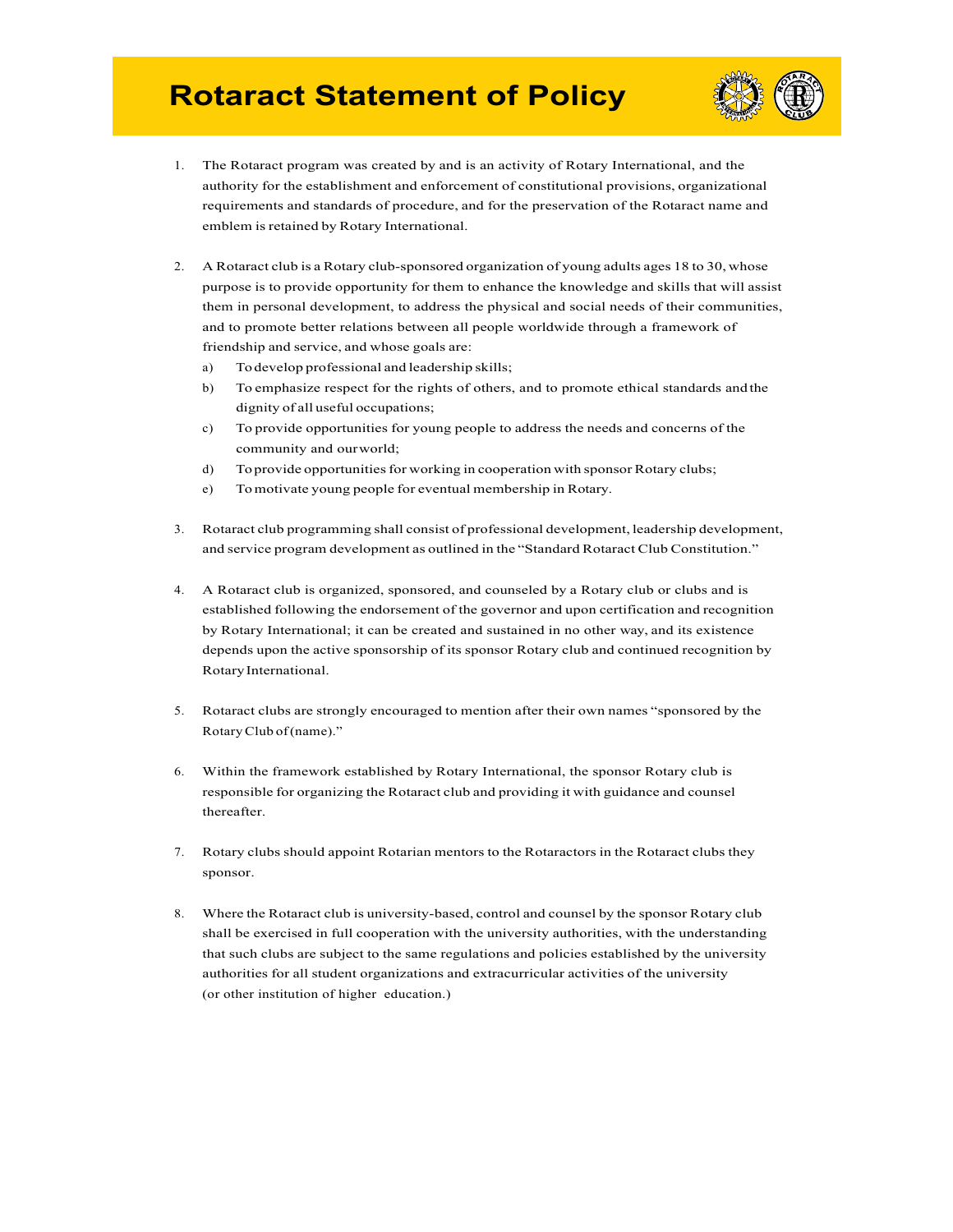- 9. All Rotaract club activities, projects and programs shall be conducted in harmony with the policies of Rotary International; continued sponsorship of a Rotaract club by a Rotary club and recognition of it by RI are contingent thereon.
- 10. There shall be a "Standard Rotaract Club Constitution" prescribed by Rotary International and subject to amendment only by the Board of Directors of Rotary International. As a prerequisite of its organization and certification, each Rotaract club shall adopt the "Standard Rotaract Club Constitution" and shall automatically adopt all amendments thereto subsequentlymade.
- 11. Each Rotaract club shall adopt bylaws not inconsistent with the "Standard Rotaract Club Constitution" and with policy established byRotary International. Such bylawsshall be subject to the approval of the sponsor Rotary club.
- 12. Rotaract clubs shall be sponsored only by Rotary clubs within the boundaries of the district in which they arelocated.
- 13. A Rotaract club may be organized and sponsored jointly by more than one Rotary club under the following conditions:
	- a) The governor must approve, in writing that, in the governor's considered judgment, the best interests of the district, the Rotary clubs concerned and the Rotaract program would be served by the proposed joint sponsorship.
	- b) The circumstances must be such that the organization of separate Rotaract clubs, each sponsored by a single Rotary club, would create an artificial division of what is essentially a single body of young adults within the community or university.
	- c) A joint Rotaract committee must be created with effective representation from each of the sponsor Rotary clubs.
- 14. Each member of a Rotaract club, agrees to accept and to adhere to the provisions of the constitution and bylaws of his or her Rotaract club.
- 15. Rotaractors may make-up Rotaract club attendance at meetings of Rotary clubs at the discretion of the individual Rotary club. Rotary clubs that sponsor Rotaract clubs should invite Rotaractors to make up absences from their regularly scheduled Rotaract club meetings to their regularly scheduled Rotary club meetings.
- 16. On 30 June of the Rotaract year in which a member becomes 30 years old, his or her Rotaract membership will end.
- 17. Membership in a Rotaract club shall be evidenced by Rotaract membership identification cards that include the name of the sponsor Rotary club.
- 18. The Rotaract name and emblem are the property of Rotary International and shall be preserved for the exclusive use of those involved in the Rotaract program. When displayed by individual club members, the emblems may be used without further information. When the emblem is used to represent a club, the name of the club should appear with the emblem. Where a Rotary district exists, it may use the respective emblem but only in conjunction with reference to the district and its number.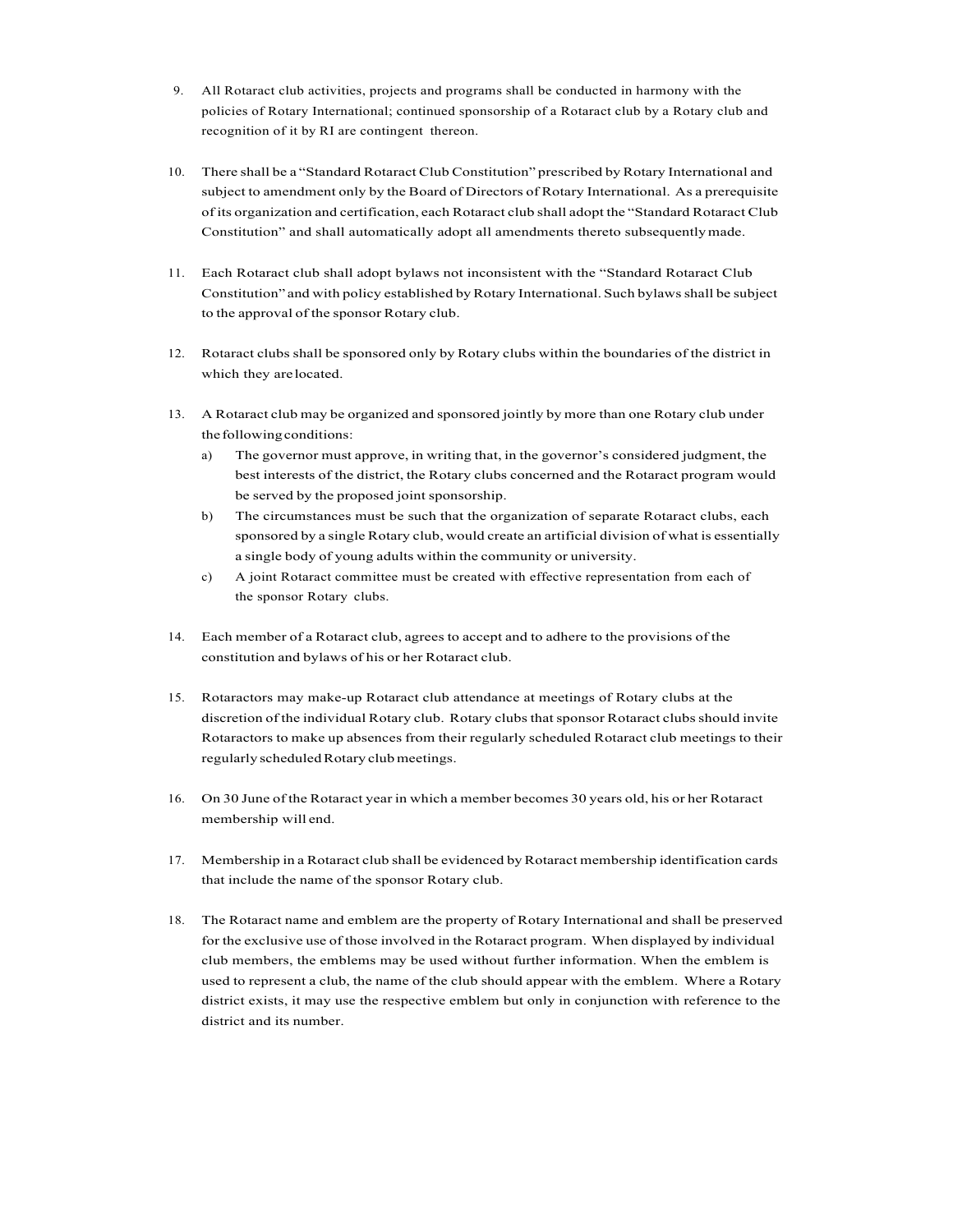- 19. Rotaract club members shall be entitled to use and display the Rotaract name and emblem in an appropriate and dignified manner during their period of membership in a Rotaract club and shall relinquish such entitlement upon termination of membership in a Rotaract club or upon the termination of the Rotaract club.
- 20. A Rotaract club may be terminated:
	- a) By Rotary International, with or without the consent, approval or concurrence of the sponsor Rotary club, for failure to function in accordance with its constitution, or for other cause.
	- b) By its sponsor Rotary club, after consultation with the governor and the district Rotaract representative, or
	- c) By the Rotaract club itself upon its own determination.
- 21. Upon termination of a Rotaract club, all rights and privileges relating to the name and emblem shall be relinquished by the club and by its membersindividually and collectively. The Rotaract club shall relinquish all financial assets to the sponsor Rotary club.
- 22. As a matter of policy, the Board does not recognize the right of any individual or organization except RI to circularize Rotaract clubs for any commercial purpose, except in the case of Rotaractors who are responsible for organizing Rotaract club, district and multidistrict meetings and only within the districts directly involved.
- 23. Governors should appoint one joint district Rotaract committee composed of equal numbers of Rotarians and Rotaractors. The district Rotaract committee chair (a Rotarian) and the district Rotaract representative (a Rotaractor) should serve as co-chairs of this committee. Where feasible and practicable in the appointment of district Rotaract committees, there should be provision for continuity of membership by appointing one or more members for a second term. The district Rotaract committee should assist the governor in publicizing the Rotaract program, promoting the organization of new Rotaract clubs, and administering the program of Rotaract within the district.
- 24. Rotaract organization beyond the club level:
	- a) A district with two or more Rotaract clubs must elect a district Rotaract representative from among their membership. The method of election shall be determined by the Rotaract membership and approved by the district Rotaract committee and district governor. The district Rotaract representative must have served as a Rotaract club president or as a member of the district Rotaract committee for one full term before taking office.
	- b) In a district with one Rotaract club, the district Rotaract representative shall be the most recent, available past Rotaract club president.
	- c) The district Rotaract representative will be guided and counseled by the Rotary governor and should work with the district Rotaract committee and other appropriate Rotary district committees.
	- d) The district Rotaract representative in conjunction with other district leaders, should:
		- 1) Develop and distribute a district Rotaract newsletter;
		- 2) Plan, arrange, and hold a district Rotaract conference;
		- 3) Encourage attendance and participation by Rotaract club officers, directors, and committee chairs at the Rotary district conference and all relevant district level training meetings;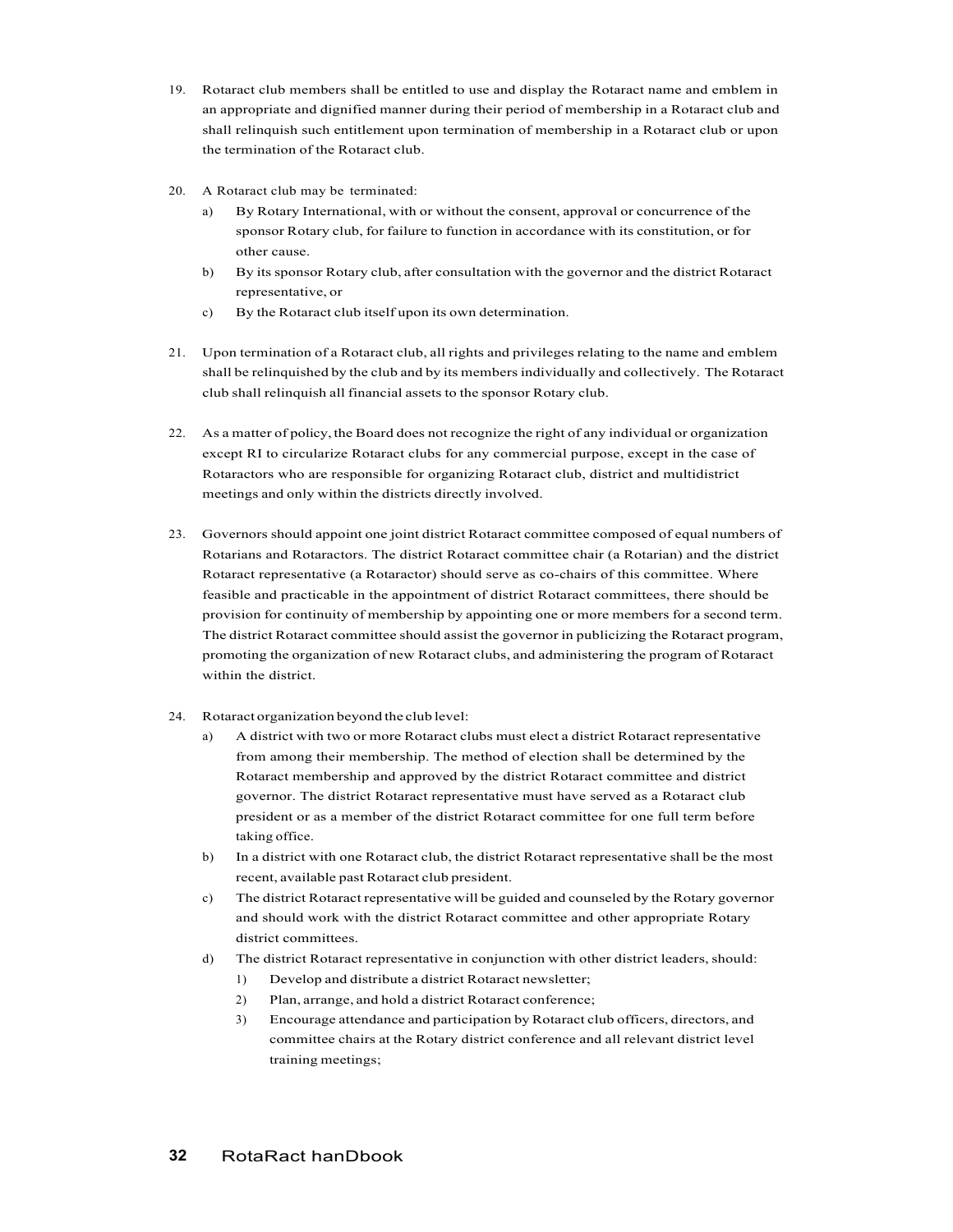- 4) Conduct Rotaract promotion and extension activities throughout the district;
- 5) Plan and implement service activities (if approved by three-fourths of the Rotaract clubs in the district);
- 6) Provide advice and support to Rotaract clubsin implementing their projects;
- 7) Help coordinate joint Rotary-Rotaract activities in the district;
- 8) Coordinate public relations activities for Rotaract at the district level;
- 9) Plan and implement a training session for Rotaract club officers in the district.
- e) All election disputes should be resolved locally in consultation with the district governor and district Rotaract chair. RI will not intervene.
- 25. Rotaract meetings beyond the club level:
	- a) The purpose of the district-wide meeting of Rotaract clubs is to promote community service projects, increase international understanding and enhance professional development in a context of friendship and camaraderie.
	- b) No meeting of members of Rotaract clubs beyond the club levelshall have any legislative authority nor shall be so organized as to give the appearance of having such authority. Nevertheless, such a meeting may include ideas which might be of value as advisory observations to those involved at the district or other levels of Rotaract administration.
	- c) At a district Rotaract meeting, a three-fourths majority of the Rotaract clubs in a district may vote to undertake a district service project and to establish a district Rotaract service fund to raise funds for this project. Contributions to such a fund must be voluntary. Such a project and service fund must be approved by the governor, and specific plans and instructions for the administration of the district project and use of the fund must also have the approval of the governor and three-fourths of the Rotaract clubs in the district. The governor must appoint a district fund committee to be responsible for collecting and administering the district fund, such committee to be composed of at least one Rotaractor and one Rotarian from the district Rotaract committee. The district service fund must be kept in a bank account which clearly indicates that the fund is the property of the district Rotaract organization and not the personal property of any individual Rotaractor or Rotaract club.
	- d) All district Rotaract activities shall be financed by the Rotaract clubs in the district. No expenses of district Rotaract club meetings shall be paid by Rotary International. The cost of such meetings shall be minimal and within the financial means of those participating.
- 26. Rotaract activities beyond the district level
	- a) RotaractMultidistrictServiceProjects.Rotaract-sponsoredserviceprojectsinvolvingclubs in two or more districts may be implemented provided that such projects
		- 1) are, in nature and scope, within the capability of the clubs and Rotaractors in the districts to undertake successfully without interfering with or detracting from the scope and effectiveness of club activities;
		- 2) shall not be undertaken initially unless each district Rotaract representative concerned has agreed to such a joint project and then, only after approval of two-thirds of the clubs in each district;
		- 3) shall be undertaken with the approval of the governors concerned;
		- 4) shall be under the direct supervision of the district Rotaract representatives concerned; the custody of all funds contributed or collected for such projects shall be the responsibility of the district representatives concerned, through a committee of Rotaractors from within the districts involved, who may be appointed to assist in administering any such project and related funds;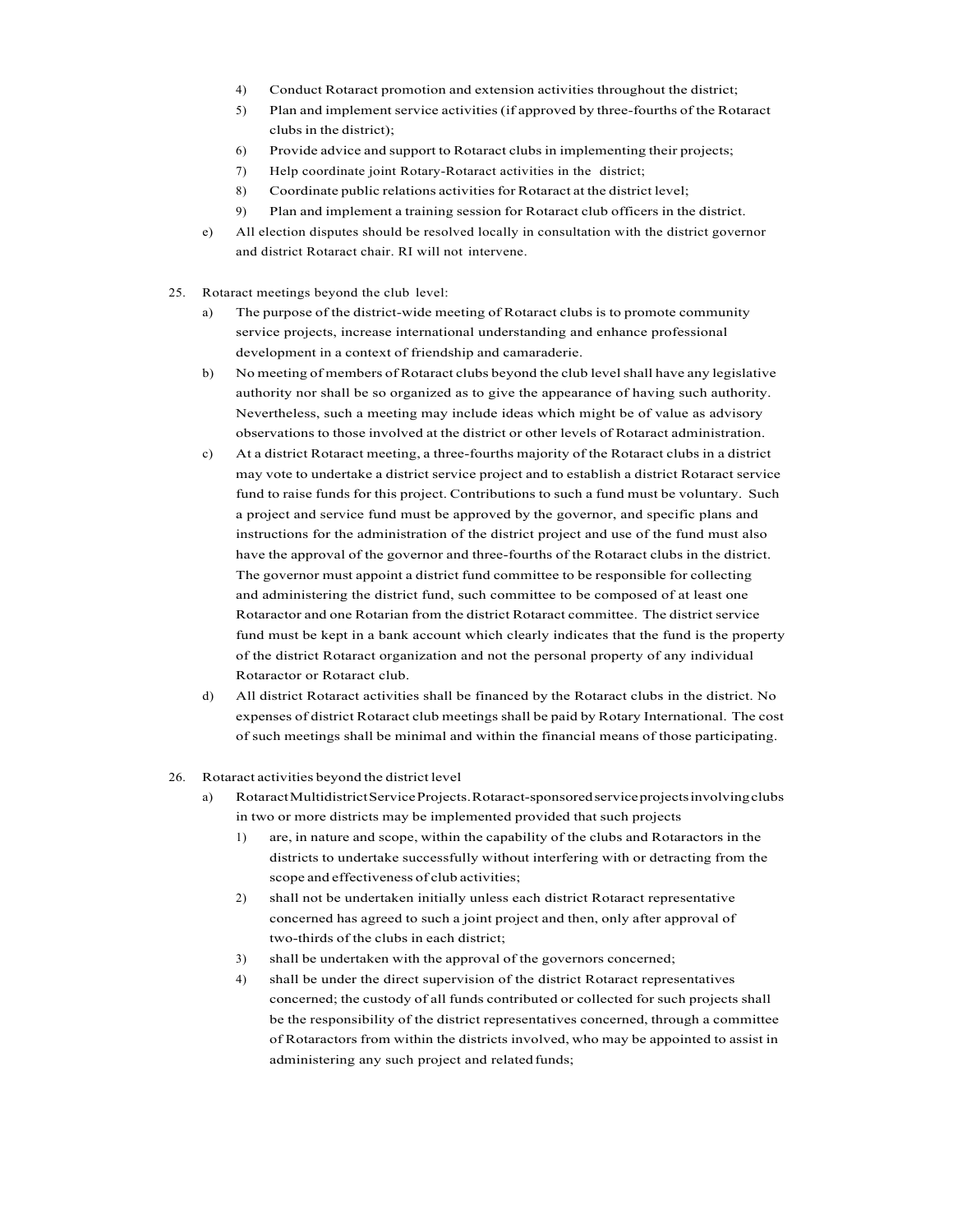- 5) shall be undertaken only after the district Rotaract representatives have jointly secured in advance the authorization of the general secretary, acting on behalf of the Board, to undertake the project;
- 6) shall involve the participation by Rotaract clubs and/or individual Rotaractors on a voluntary basis, clearly presented as such; the cost of participation by a club or individual Rotaractor, if any, should be kept to a minimum, and not be implicitly or directly made an obligation in the form of a per capita tax, or assessment or otherwise;
- b) RotaractMultidistrictInformation Organizations.Districtsmay develop amultidistrict organization for the purpose of disseminating information and facilitating communication between Rotaract clubs in the districts concerned, provided that
	- 1) there is no objection by the governors of each of the districts concerned;
	- 2) authorization is secured from the general secretary, acting on behalf of the RI Board of Directors, to develop and maintain such an organization;
	- 3) the organization complies with RI policy or is subject to termination of its status by the general secretary on behalf of the RI Board of Directors;
	- 4) each member district is represented by its district Rotaract representative. Each district Rotaract representative may appoint a proxy from his/her district organization, as needed, to carry out the activities of the multidistrict organization;
	- 5) funds needed to implement the organization's activities (i.e. production and distribution of regional club directories and newsletters, dissemination of Rotaract program information, general correspondence) shall be obtained on a voluntary basisonly;
	- 6) the organization has no decision making or legislative powers, except for decisions concerning the activities of the organization, for which each member district (as represented by its district Rotaract representative) shall have one vote.
- c) Multidistrict Rotaract Meetings
	- 1) Meetings of Rotaract club members from more than one district, particularly from districts in more than one country, are to be held under the guidance of the host governor and the district Rotaract committee, and in conjunction with the host district Rotaract representative. Such meetings are subject to theadvance approval of the governors of the districts involved. Invitations to governors to hold multidistrict Rotaract meetings must be accompanied by:
		- a) information including the date, location, purpose, facilities, program and participants of the proposedmeeting;
		- b) a copy of the anticipated meeting budget with assurance that the sponsors are in a position to and will assume complete responsibility for contractual and financial obligations inherent in the meeting;
		- c) assurance that the planning and implementation of the proposed meeting will be carried out under the direct supervision of Rotaractors and Rotarians;
	- 2) The host club or district must maintain liability insurance for multidistrict Rotaract meetings with coverage and limits appropriate for the geographic location. Evidence of such coverage must be provided to RI or the governor of any participating district upon request.
	- 3) The district Rotaract representative shall inform the RI director(s) for the zone(s).
- 27. Leadership Training
	- a) All incoming Rotaract club officers shall be provided with Rotaract club officers leadership training at the district level, such training to include a one to two-day leadership training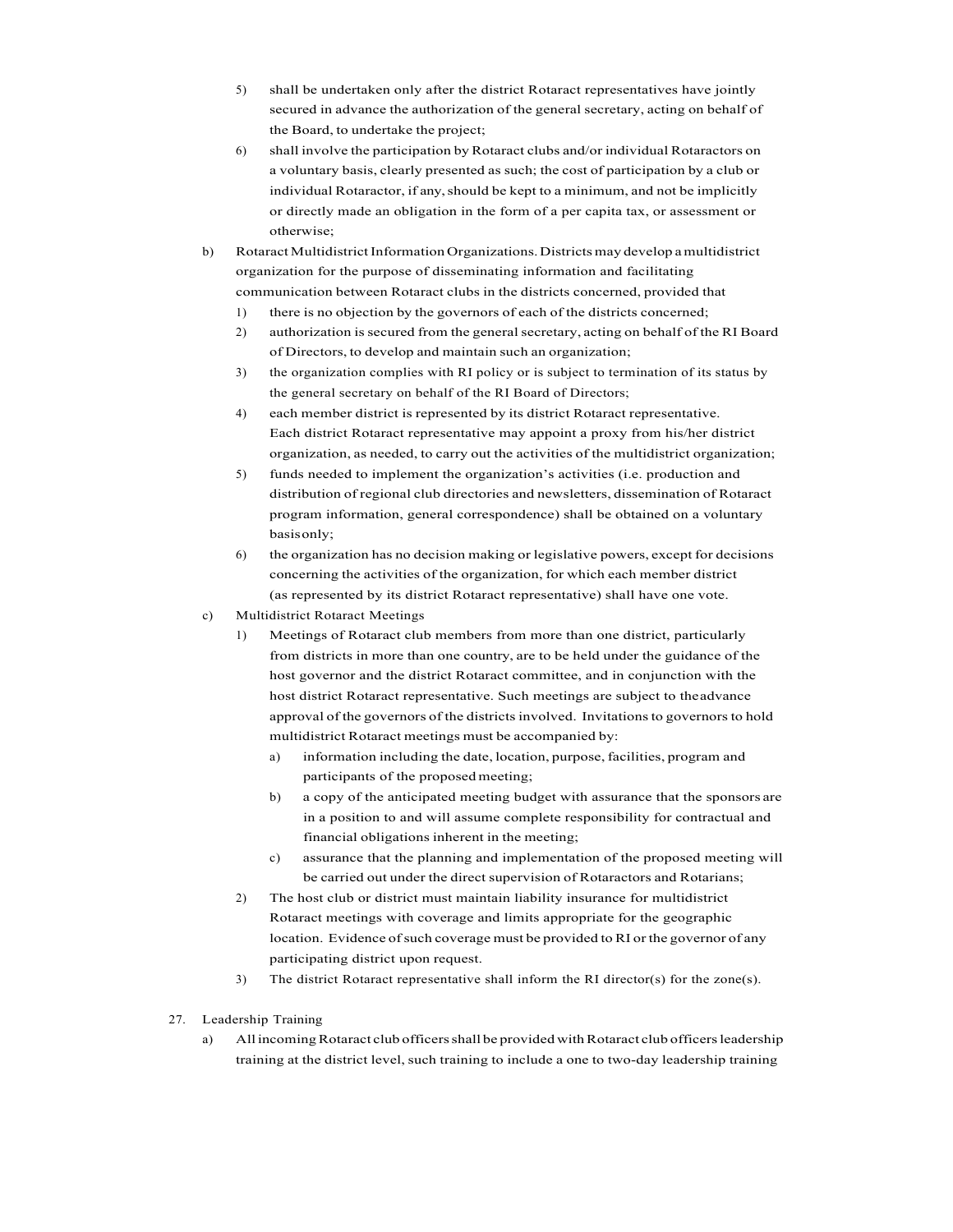seminar facilitated by the district Rotaract committee chair and the district Rotaract representative for all incoming Rotaract club officers, directors, and committee chairsto be paid for by the sponsor Rotary clubs, or where circumstances dictate, by a mutually agreed-upon financial arrangement involving the sponsor Rotary clubs,Rotary district, and the Rotaract participants.

- b) All incoming governors-elect are encouraged to provide adequate training to their incoming Rotaract club presidents and, where appropriate, include such training as part of the program of the Rotary district assembly.
- 28. Financing the cost of the Rotaract program:
	- a) All sponsor Rotary clubs must pay a certification fee of US\$50 for new Rotaract clubs.
	- b) Individual Rotaractors shall pay annual membership fees to their Rotaract club to cover the cost of club administration.
	- c) Any fees, dues or assessments on the membership of any Rotaract club shall be nominal and shall be only for the purpose of covering the cost of administering the club; funds for activities and projects undertaken by Rotaract clubs shall be raised by such clubs apart from such fees, dues or assessments and shall be placed into a separate account. A thorough audit by a qualified person shall be made once each year of all the club's financial transactions.
	- d) It is the responsibility of the Rotaract club to raise the funds necessary to carry out the program of the club.
	- e) Rotaract clubs should not make general solicitations for financial assistance from Rotary clubs or from other Rotaract clubs. Sponsor clubs may provide financial support when mutually agreed upon.
	- f) Contributions to fund district Rotaract service projects must be voluntary and cannot be made enforceable upon the individual Rotaractor or Rotaract club.
	- g) No part of the expenses of meetings of Rotaract clubs or groups of Rotaract clubs shall be paid by Rotary International, with the exception of the annual Rotaract Preconvention Meeting.
	- h) Sponsor Rotary clubs shall strongly encourage and pay for the attendance of their Rotaract club officers, directors and committee chairs at all relevant and necessary district-level leadership training meetings (or, when circumstances dictate, these meetings shall be paid for through mutually agreed upon financial arrangements involving the sponsor Rotary clubs, the Rotary district and the Rotaract participants).
	- i) Rotary districts shall pay for the attendance of their districts' Rotaract representatives at district-level or multidistrict leadership training meetings.
	- j) Rotary clubs and Rotary district conferences inviting members or Rotaract clubs to participate in the programs of such clubs and conferences should subscribe to sufficient trip, accident and liability insurance to protect the Rotary club or district conference against any possible legal ormoral obligation and liability.
	- k) The district should make provisions to fund the administrative activities of the District Rotaractcommittee.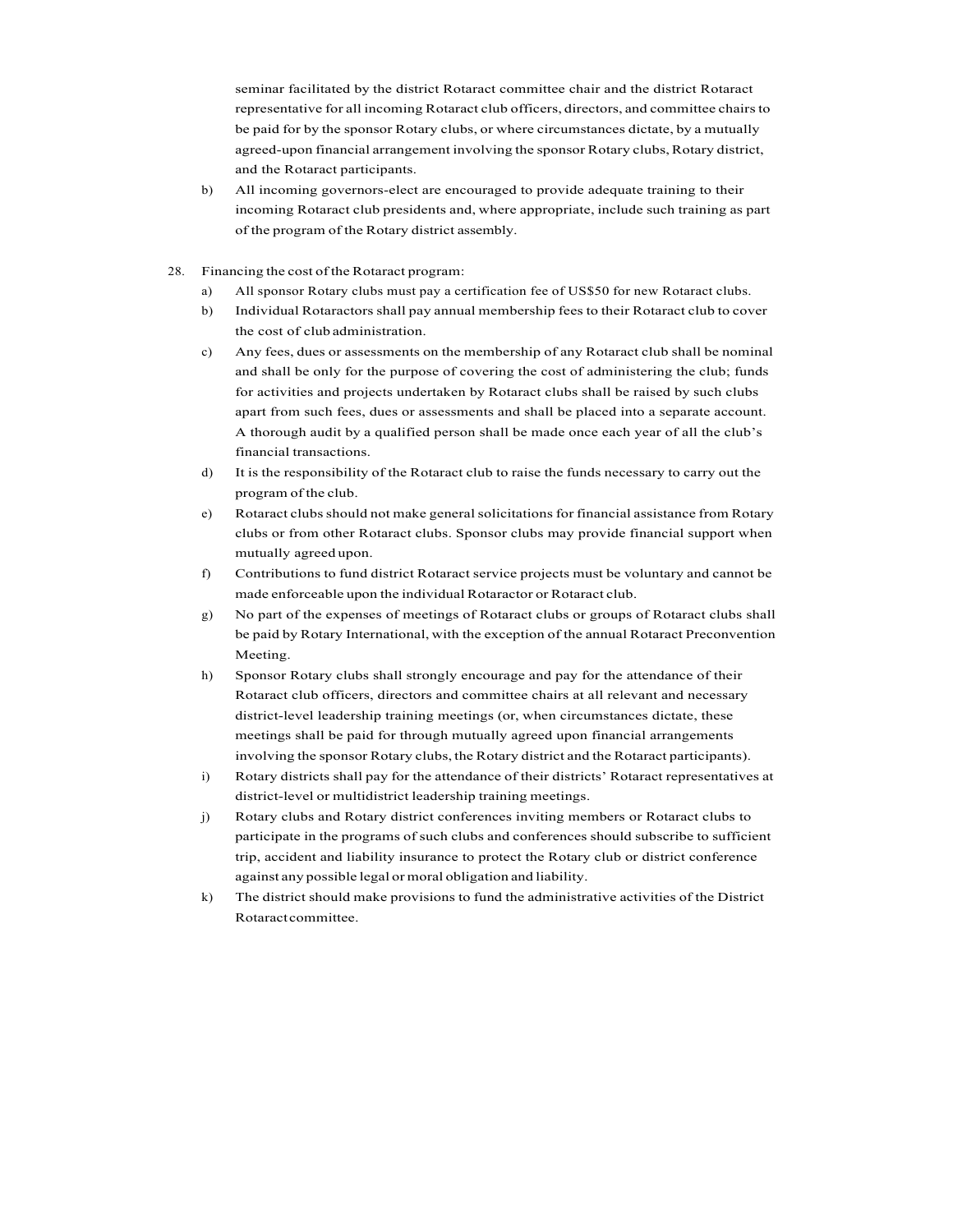- 29. As a matter of principle, Rotaract clubs are not authorized to assume membership in or merge with other organizations regardless of the purpose of such organizations.
- 30. Rotaract club presidents shall submit updated membership lists to RI each year no later than 30 September and 31 March through Member Access. These listsshall include the names, e-mail addresses, and gender of each Rotaractor in the club. Rotaract clubs that do not submit updated contact lists to RI in a two-year period will be terminated.

The Board regularly reviews and amends, as necessary, the *Rotaract Statement of Policy*, *Standard Rotaract Club Constitution*, and *Standard Rotaract Club Bylaws*.

The Rotaract Statement of Policy is excerpted from Rotary Code of Policies, Article 41.020, and is subject to change by the RI Board of Directors. Please refer to the RI website for the most recent policy: www.rotary.org/RIdocuments/en\_pdf/code\_ri\_current.pdf

660.En—(1012)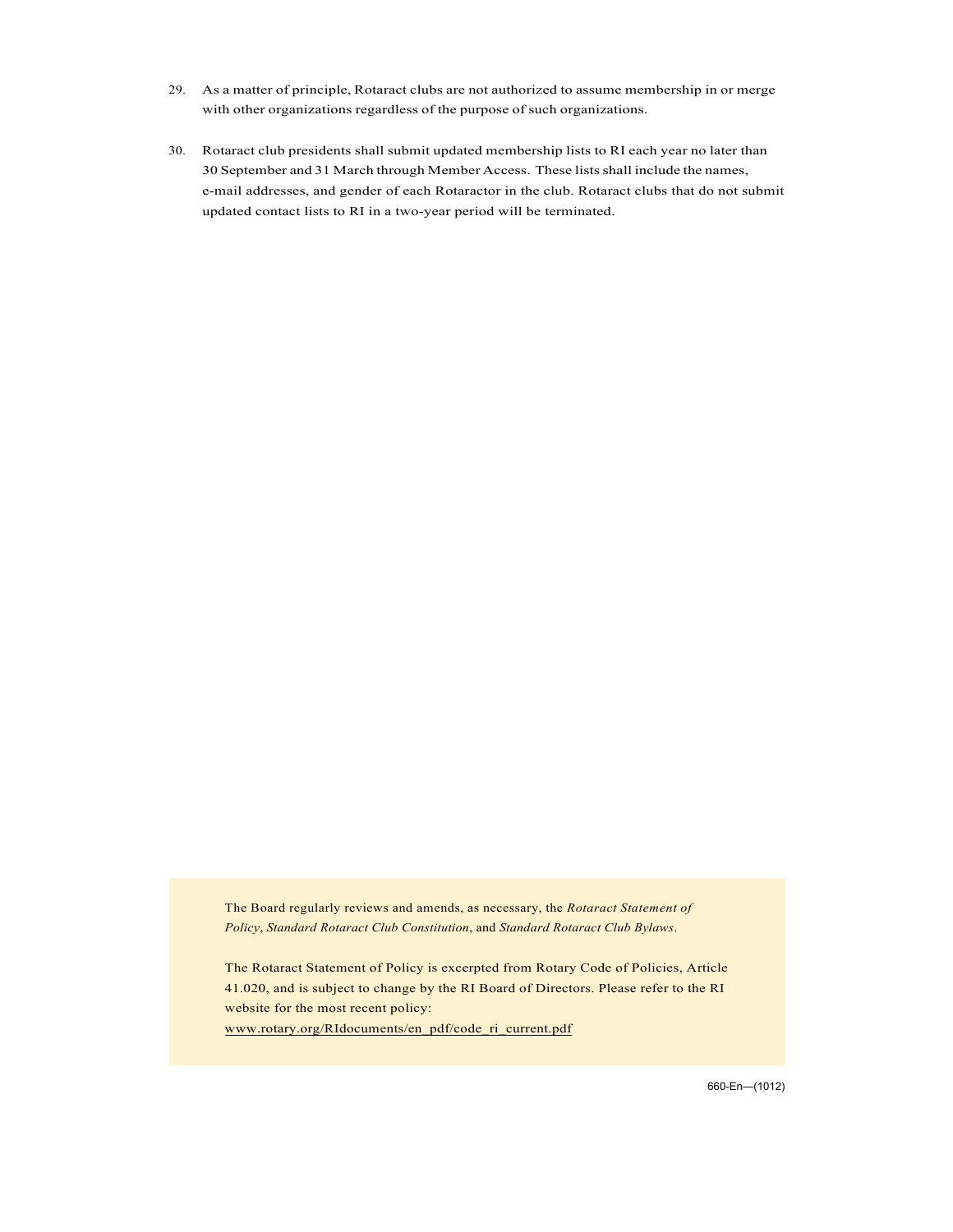## **Standard Rotaract Club Constitution'**



## **Article'i'— name**

The name of this organization shall be the Rotaract Club of North Bay – Nipissing

### **Article'ii'— Purpose'and'Goals**

The purpose of Rotaract is to provide an opportunity for young men and women to enhance the knowledge and skills that will assist them in personal development, to address the physical and social needs of their communities, and to promote better relations between all people worldwide through a framework of friendship and service.

#### The goals of Rotaract are:

- 1. Todevelop professional and leadership skills;
- 2. To emphasize respect for the rights of others, and to promote ethical standards and the dignity of all useful occupations;
- 3. To provide opportunities for young people to address the needs and concerns of the community and ourworld;
- 4. To provide opportunities for working in cooperation with sponsoring Rotary clubs;
- 5. Tomotivate young people for eventual membership in Rotary.

#### **Article'iii'— sponsorship**

- 1. The sponsor of this Rotaract club is the Rotary Club of North Bay Nipissing which, through acommittee of its Rotarians, the number of which shall be determined by the club, shall provide guidance and have supportive responsibility for this Rotaract club.The continued well-being of this club shall depend on the continued active personal participation of the sponsoring Rotary club.
	- 2. The basis of organization shall be young men and women who are committed to the goals of the Rotaract program and to building a relationship with the sponsoring Rotary club.Where a university or other institution of higher education is located within the vicinity of the sponsoring Rotary club, the student body of each institution may also be a basis of organization.This club is not a part of, and neither this club nor its members have any rights or privileges with respect to, the sponsoring Rotary club.
	- 3. This club is a non-political, non-sectarian organization.
	- 4. In the event that the sponsoring Rotary club is terminated, the governor of the Rotary district will seek to install another sponsoring Rotary club; if one cannot be found within 180 days, the Rotaract club will be terminated.

## **Article'iV'— Membership**

- 1. The membership of this club shall consist of young men and women of good character and leadership potential between the ages of 18 and 30.\* It is recommended, but not mandated, that there be a minimum of 15 charter members when chartering a new club.
- 2. The method of electing members of this club shall be determined by this club in consultation with the sponsoring Rotary club. The method of electing new members of university-based\*\* Rotaract clubs shall have the approval of the appropriate authorities.
- 3. Each member of this Rotaract club shall attend at least 60% of the club's regularly scheduled meetings annually, provided that absence from a regularly scheduled meeting of the club may be

Goals

## Rotary club Sponsorship

**Membership Qualifications** 

<sup>\*</sup>On 30 June of the Rotaract year in which the member becomes 30 years old his/her Rotaract membership will end. \*\*As used in this constitution, the term "university" is intended to include all institutions of higher education.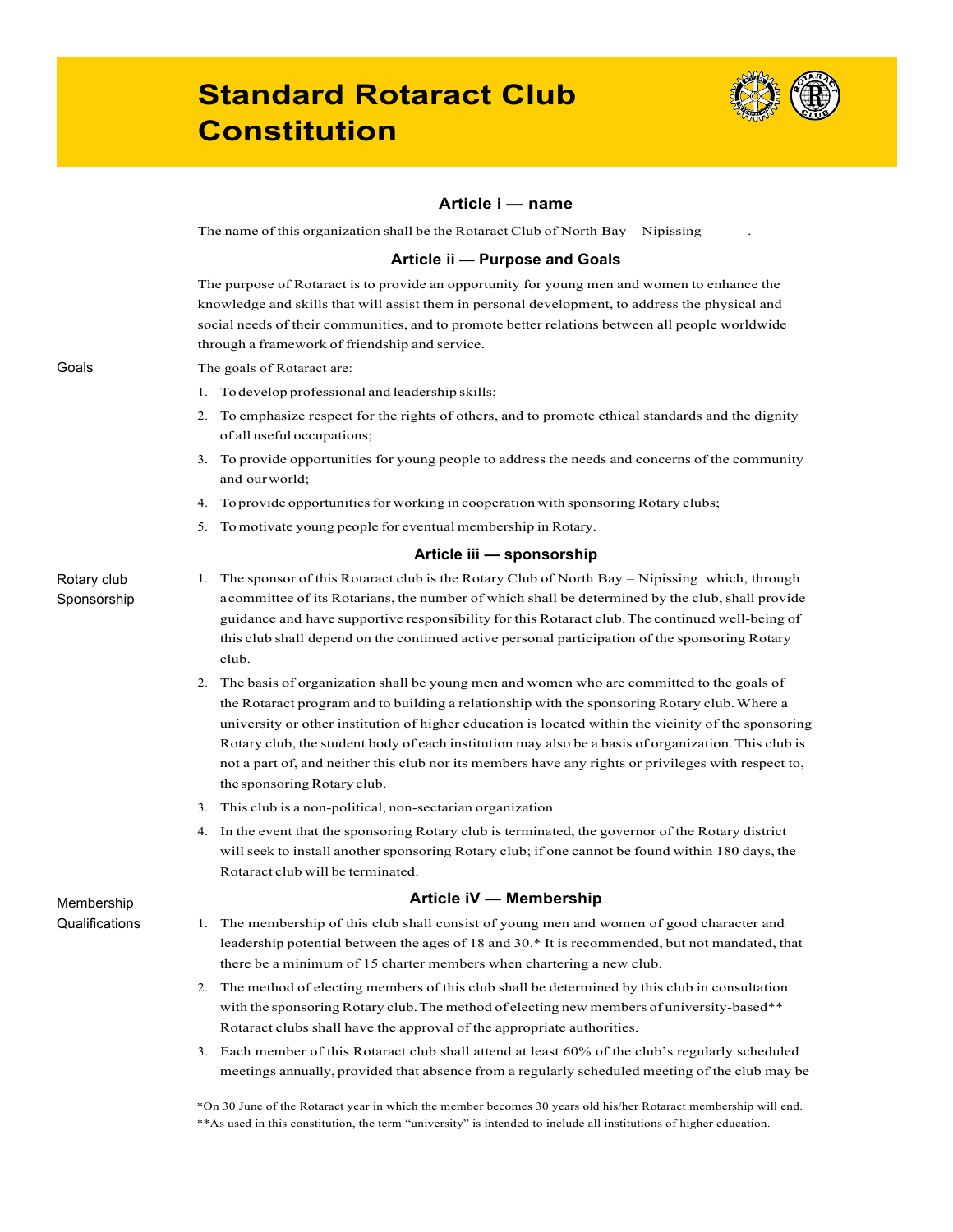made up as follows: any member absent from a regular meeting of this club may make up such absence by attendance at a regular meeting of any other Rotaract club or any Rotary club on any day of the two weeks immediately preceding or following the day of the absence, or attendance and participation in a club service project or a club-sponsored community event or meeting authorized by the board.

- 4. All Rotary Foundation scholars, who are within the age guidelines adopted by the board for the Rotaract program, shall be eligible for guest Rotaract club membership during the period of their study in another country.
- 5. Membership shall automatically terminate (a) upon failure to meet attendance requirements unless excused by the board of directors of this club for good and sufficient reason or (b) by termination of the club or (c) on 30 June of the Rotaract year in which the member becomes 30 years old.
- 6. Membership may be terminated (a) upon failure to continue to meet the qualifications for membership, or (b) for cause, as determined by this club by vote of not less than 2/3 of all the members in good standing.

#### **Article'V'— Meetings**

bimonthly! Meetings

- 1. The club shall meet not less than twice per month, as provided in the by-laws, at a time suited to the convenience of themembers.
- 2. The board of directors shall meet as provided in the by-laws.
- 3. Rotary International recommends each sponsoring Rotary club to designate one or more members of its club to attend the meeting(s) of its Rotaract club(s) at least once a month.
- 4. Meetings of the club and of the board of directors may be cancelled during holiday or vacation periods at the discretion of the board of directors. The board may cancel a regular meeting if it falls on a legal holiday or in case of the death of a club member, an epidemic, a disaster affecting the whole community, or an armed conflict in the community that endangers the lives of the club members. The board may cancel not more than four regular meetings in a year for causes not otherwise specified herein provided that this club does not fail to meet for more than three consecutivemeetings.
- 5. Minutes of the meetings of the club and board of directors shall be provided to the chair of the sponsor Rotary club's Rotaract committee within two weeks after each meeting is held.

#### Article Vi — officers and directors

- Governing body
- 1. The officers of this club shall be a president, vice-president, secretary, treasurer and such additional officer(s) as may be provided in the by-laws.
- 2. The governing body of this club shall be a board of directors composed of the president, immediate past president, vice-president, secretary, treasurer, and additional directors whose number shall be determined by this club, all to be elected from among the members in good standing. All decisions, policies, and actions of the board and of the club shall be subject to the provisions of this constitution and policy established by Rotary International and its members. If university-based, this club shall be subject to the same regulations and policies established by the appropriate authorities for all student organizations and extracurricular activities of the university.

The board of directors shall have general control over all officers and committees and may, for good cause, declare any office vacant. It shall constitute a board of appeals from the rulings of all officers and actions of all committees.

3. Elections of officers and directorsshall be held annually prior to 1 March by methods compatible with local customs and procedures, but in no case shall more than simple majority of the members present and in good standing be required for elections.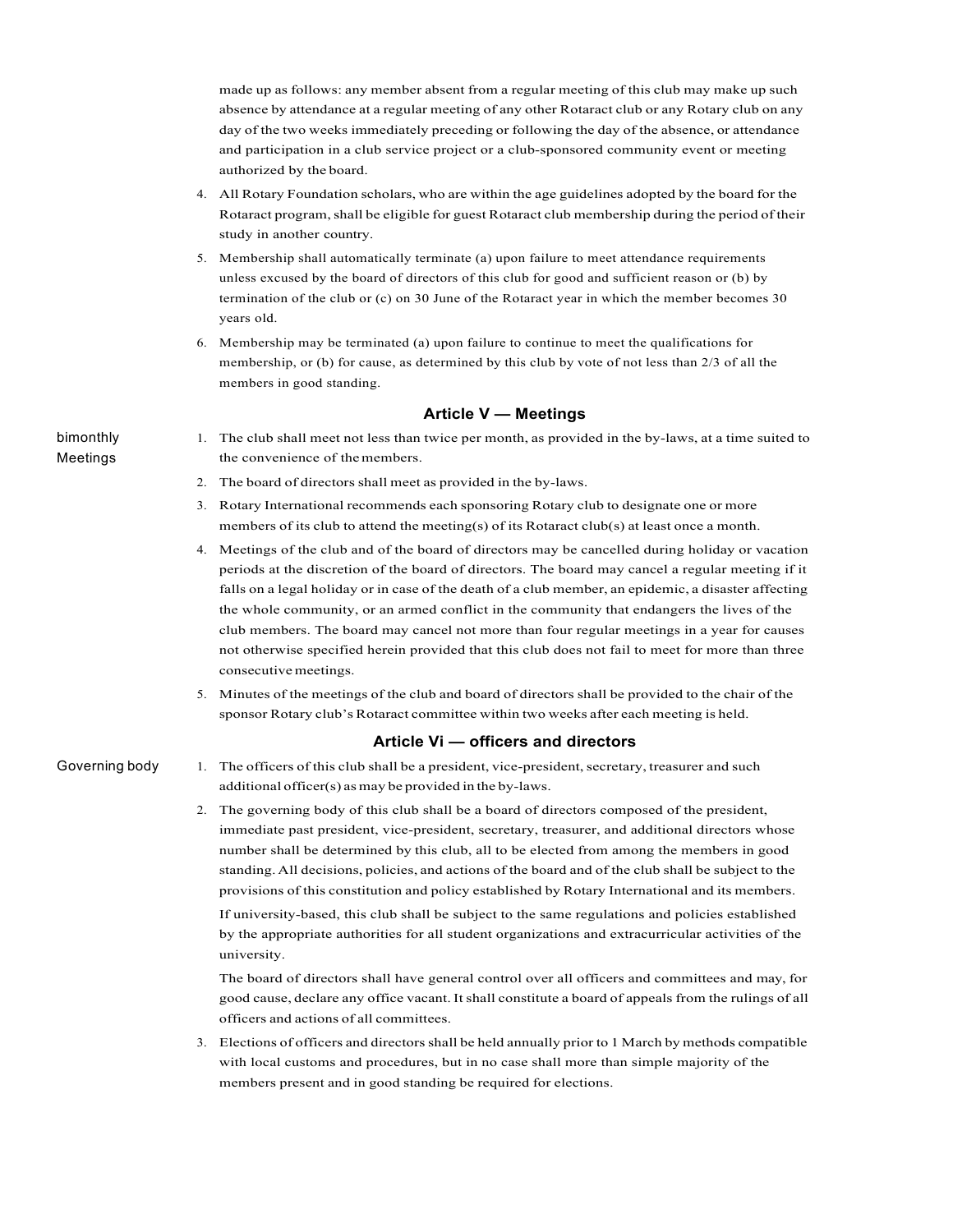The term of office of all officers and directors shall be one year. No provisions shall be made for a term of office shorter than one year except with the permission of the sponsoring Rotary club.

4. All incoming Rotaract club officers, directors, and committee chairmen shall be provided with leadership training from the district Rotaract committee.

#### **Article'Vii'— Activities'and'Projects**

- 1. Within the limits prescribed in Section 1 of Article III, this club shall be responsible for planning, organizing,financing, and conducting its own activities and shall itselfsupply money,labor, and creative imagination necessary thereto, except in the case of joint projects or activities undertaken in cooperation with other organizations, such responsibility shall be shared with such other organization(s).
	- 2. This club shall undertake among its activities at least two major service projects annually, one to serve the community and the other to promote international understanding, and each shall involve all or most of the members of the club.
	- 3. This club shall provide for a professional development program for its members.
	- 4. It is the responsibility of the club to raise the funds necessary to carry out its program. It shall not solicit or accept more than occasional or incidental financial assistance from the sponsoring Rotary club, nor shall it make general solicitations from Rotary clubs other than its sponsoring Rotary club or from other Rotaract clubs; norshall itsolicit financial assistance from individuals, businesses, or organizations in the community without giving something of value in return. All funds raised for service projects must be expended for that purpose.

#### **Article'Viii'— committees**

#### committees 1. There shall be provided in the by-laws of this club the following standing committees; club service, international service, community service, professional development, finance, and such other standing committees as may be deemed necessary or convenient for the administration of the club.

2. The president, with the approval of the board, may appoint such special committees as he/she may deem necessary, citing their duties at the time of appointment. All such special committees shall lapse upon the completion of their duties, upon discharge by the appointing president, or with the end of his/her term of office, whichever occurs first.

#### **Article'iX'— Fees**

- 1. Each sponsoring Rotary club upon organization of a new Rotaract club shall be required to pay an RI Rotaract organization fee equivalent to US\$50 with the "Rotaract Club Certification Form."
	- 2. Any fees, dues, or assessments on the membership of the club shall be nominal and shall only be for the purpose of meeting the administrative costs of the club. Funds for activities and projects undertaken by the club shall be raised apart from such fees, dues, or assessments and shall be placed into a separate account. A thorough audit by a qualified person shall be made once each year of all the club's financial transactions.

## Article X — Acceptance of constitution and by-laws

constitution Every member of the club, by acceptance of membership, thereby accepts the principles of Rotaract as expressed in its purpose and goals and agrees to comply with the constitution and by-laws of this club, and on these conditions alone is entitled to the privileges of the club. No member shall be absolved from the observance of the constitution and by-laws on the plea that a copy of them has not beenreceived.

objective

Fees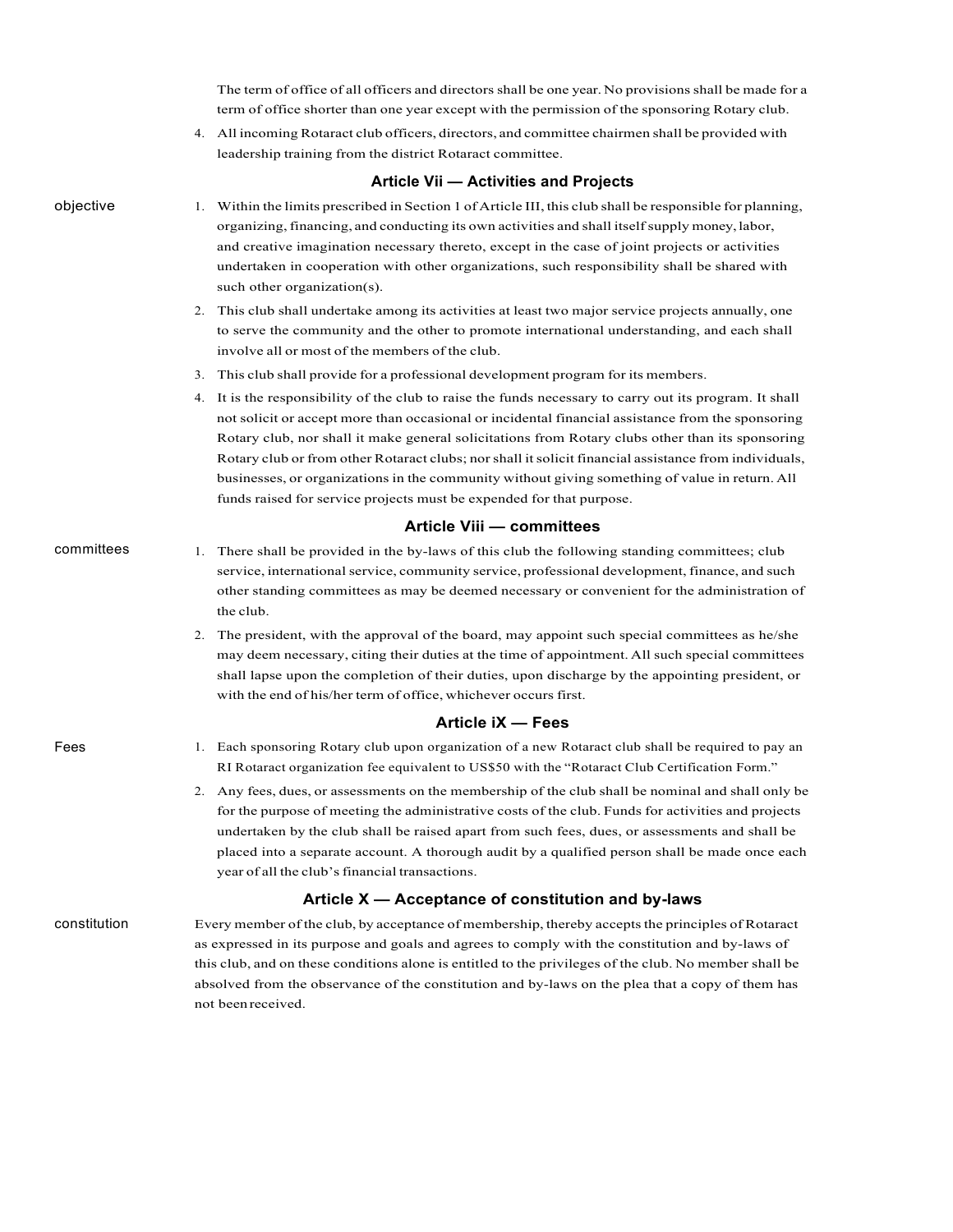|                        | Article Xi - standard by-laws                                                                                                                                                                                                                                                                                                                                                                                                                                                                                                                                   |
|------------------------|-----------------------------------------------------------------------------------------------------------------------------------------------------------------------------------------------------------------------------------------------------------------------------------------------------------------------------------------------------------------------------------------------------------------------------------------------------------------------------------------------------------------------------------------------------------------|
| Standard by-Laws       | The club shall adopt the "Standard Rotaract Club By-Laws," together with such amendments as<br>are not inconsistent with this constitution and which may be deemed necessary or convenient for<br>the government of the club, provided that such amendments are adopted in accordance with the<br>amendment procedure prescribed in the "Standard Rotaract Club By-Laws."                                                                                                                                                                                       |
|                        | Article Xii - Rotaract Emblem                                                                                                                                                                                                                                                                                                                                                                                                                                                                                                                                   |
| <b>Rotaract Emblem</b> | 1. The Rotaract emblem shall be preserved for the exclusive use and benefit of Rotaract club<br>members. Each member of this club shall be entitled to wear or otherwise display the Rotaract<br>emblem in a dignified and appropriate manner during the period of membership. Such<br>entitlement shall be relinquished upon termination of membership or termination of this club.                                                                                                                                                                            |
|                        | 2. When displayed by individual club members, the emblem may be used without further<br>information. When the emblem is used to represent a club, the name of the club should appear<br>with the emblem.                                                                                                                                                                                                                                                                                                                                                        |
|                        | <b>Article Xiii - duration</b>                                                                                                                                                                                                                                                                                                                                                                                                                                                                                                                                  |
| Duration of club       | This club shall exist so long as it continues to function in accordance with the provisions of<br>this constitution and policy relating to Rotaract established by Rotary International, or until it is<br>terminated (a) by this club upon it own determination and action, (b) by the sponsoring Rotary<br>club upon withdrawal of its sponsorship, after consultation with the district governor and district<br>Rotaract representative, or (c) by Rotary International for failure to function in accordance with this<br>constitution or for other cause. |
|                        | Upon termination of this club, all rights and privileges relating to the Rotaract name and emblem<br>shall be relinguished by the club and by its members individually and collectively. The Rotaract club<br>shall relinquish all financial assets to the sponsoring Rotary club.                                                                                                                                                                                                                                                                              |
|                        | Article XiV - Administration                                                                                                                                                                                                                                                                                                                                                                                                                                                                                                                                    |
| amendment              | The constitution may be amended only by the Board of Directors of Rotary International and all<br>amendments to the "Standard Rotaract Club Constitution" adopted by the Board of Directors of<br>Rotary International shall automatically amend the Constitution.                                                                                                                                                                                                                                                                                              |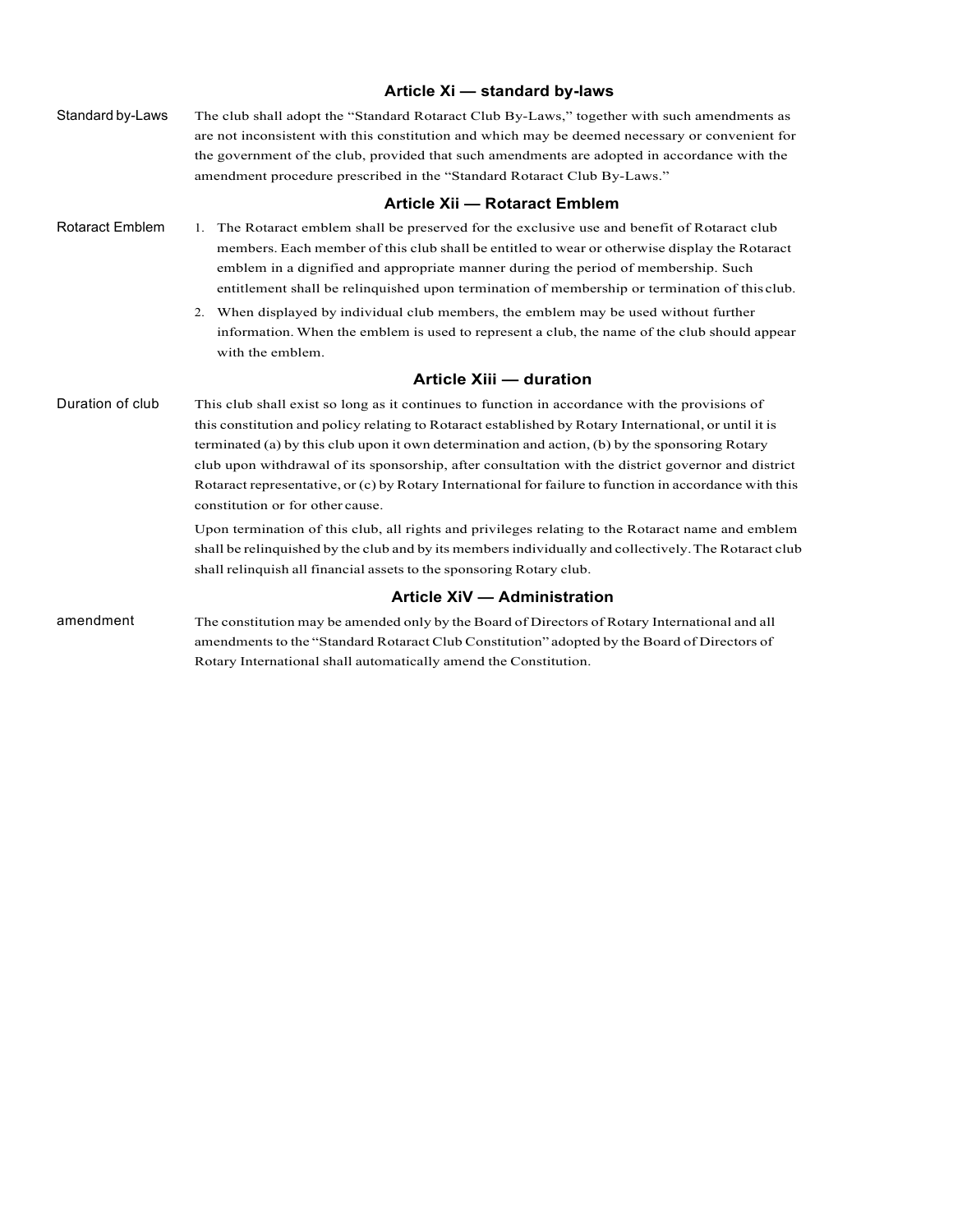# **Rotartact club of North Bay – Nipissing By-Laws**



Voting Method official Duties By-Laws of the Rotaract Club of North Bay – Nipissing **Article'i'— Elections** 1. Election for the offices of president, vice-president, secretary, treasurer, and directors shall be held annually before the Rotary Weekend.A Rotaract club year is the same as a Rotary club year.Those elected shall take office on 1 July. 2. Nominations of officers shall be made at a meeting or, through email or via the Facebook Group page. Candidates shall be voted upon at the regular meeting following the meeting at which nominations are made, and votes can be emailed in prior to the meeting, should a member be unable to attend.Voting shall be by secret ballot. Those candidates receiving a majority of the votes of the members good standing shall be elected. 3. In addition to president, vice-president, secretary, and treasurer there shall be elected directors. Article ii - duties of officers 1. President. The president shall preside at all regular and special meetings of the club and the board of directors. Should he/she not be available he/she is responsible to find another member to chair the meeting, approaching the Vice – President first He/she shall be an ex officio member of all committees. He/she shall maintain communication with the sponsor club and the district Rotaract representative to ensure they are continually informed of all actions taken by the club. 2. Vice-President. The vice-president shall succeed to the office of president in the event or removal of the latter for whatever cause, and, in the absence of the president, shall preside at all meetings of the club and of the board. 3. Secretary.The secretary shall maintain all club records. He/she shall keep minutes of all the meetings of the club and board of directors, and provide copies of such to the chair of the sponsor Rotary club's Rotaract committee. 4. Treasurer.The treasurer shall have custody of all club funds, maintaining all necessary records and depositing all such funds in a bank approved by the board of directors. He/she shall report on the club's financial status at each meeting of the club and shall hold all records available for inspection by any club member. All disbursements shall be by check and with the signature of two authorized officers. 5. The President Elect. The successor to the President shall have pervious service as a member of the Rotaract executive, whether Vice-President, Treasurer, or Secretary. Quorum! Requirement Fees and Dues **Article'iii'— Meetings** 1. Meetings shall be held bi-weekly, with the exception for events that take place in lieu of meetings or holidays. 2. Only meetings that require a vote, such as changing meeting times voting for the board etc. will require a quorum, all other meetings can proceed no matter the number of members present, quorum 50% **Article'iV'— Fees'and'dues** 1. Membership fees are \$30 for the year. New members who join between January and April are only required to pay \$15 and members who join after May are only required to pay \$30 for the following Rotary Year.

2. All fees and dues must be paid before a member will be considered in good standing.